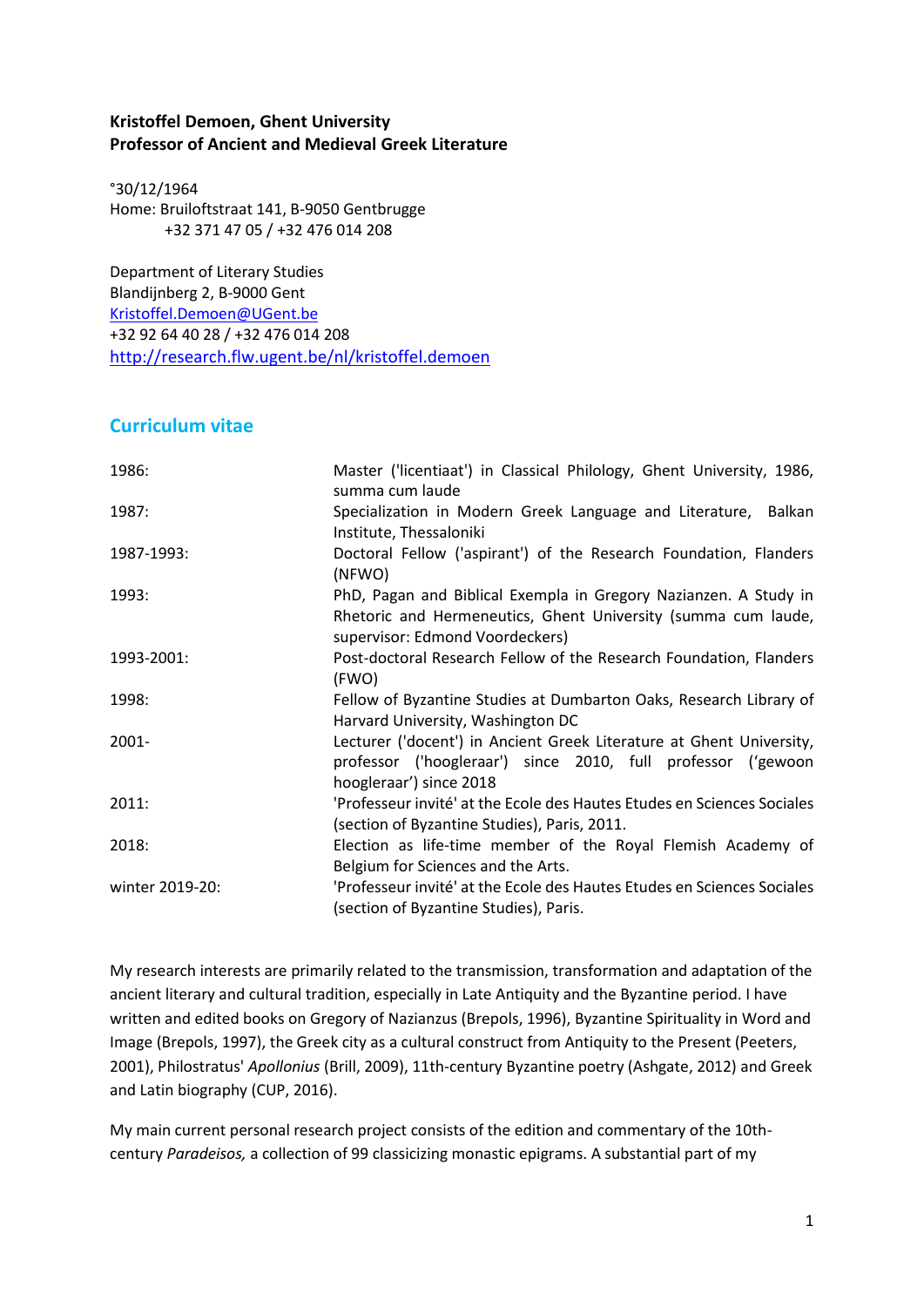research energy and time also goes to the *Database of Byzantine Book Epigrams*  [\(www.dbbe.ugent.be\)](http://www.dbbe.ugent.be/), of which I am the director.

I am one of the directors of *L'Antiquité Classique*, member of the editorial board of *Byzantion*, and former president of the Belgian Society for Byzantine Studies (2010-2016).

From October 2014 until September 2018 I was the chair of the Department of Literary Studies. Since October 2018, I am the Director of Studies (Vice-Dean) of the Faculty of Arts and Philosophy.

# **Supervision of doctoral research**

## **Ongoing**

- Julián Bértola, The reception of ancient authors in Byzantine book epigrams. (2017- 2021)
- Sarah-Helena Van den Brande, Tragic minds. Presentations of fictional consciousness in fifth-century Athenian drama. (2017-2022)

### **Defended**

- Valentin Decloquement, Commenting on, criticizing and rewriting Homer in Philostratos' *Heroikos*. (Joint PhD with Lille III; supervisor Lille: Ruth Webb) (2016- 2019). 2019
- Julie Van Pelt, Saints in disguise. Literary performance in Greek late antique saints' lives. (Main supervisor Koen De Temmerman) (2016-2019). 2019
- Renaat Meesters, The afterlife of John Klimax in Byzantine book epigrams. Edition, translation and commentary of two poetic cycles*.* (Co-supervisor: Peter Van Nuffelen, dept of History). 2017.
- Charlotte Gruber (Ghent University, Department of Art), Antigone in/as Transition. A Study on the Performing Arts Status Quo in Europe in its Transcontinental Contexts. (Supervisor: Katharina Pewny, dept of Theatre Studies). 2016
- Tine Scheijnen, The Posthomerica of Quintus Smyrnaeus: analysis in a diachronic and synchronic literary field. 2016
- Sylvie Geerts, The Reception of Classical Mythology in Dutch Children's Literature (1970-today) : an Ideology-Critical Analysis. (Co-supervisor: Bruno Vanobbergen, dept of Educational Sciences). 2014
- Maarten Taveirne, Biblical Stylization in the Late Antique Acta Martyrum and Passiones (Supervisor: Danny Praet, dept of Philosophy). 2014
- Berenice Verhelst, Nonnos' Dionysiaka as an exponent of Late Antiquity's "mosaic poetics". A structural, generic and rhetorical analysis. 2014
- Rachele Ricceri, Critical edition and commentary of Gregory of Nazianzus' poem II,1,50. 2013 (Co-supervisor: Valerio Casadio, Università Di Roma Tor Vergata: joint Ph.D.)
- Peter Newey, Φιλοτιμότατος καὶ φιλοδοξότατος. Titus Quinctius Flamininus, the Man and his Portrayal by Plutarch. 2012 (Co-supervisor: Koen De Temmerman)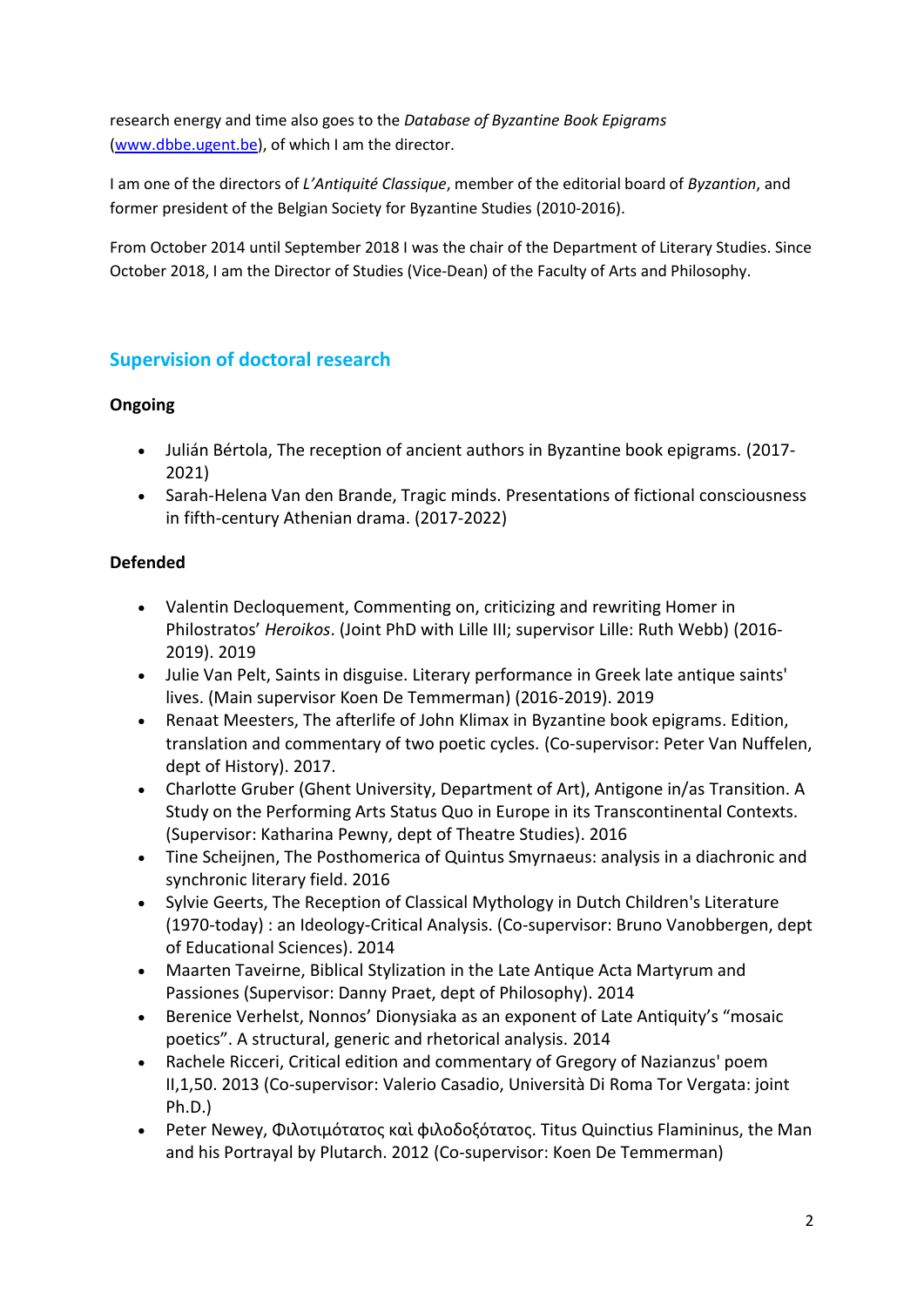- Floris Bernard, The Beats of the Pen. Social Contexts of Reading and Writing Poetry in Eleventh-Century Constantinople. 2010
- Wannes Gyselinck, Talis oratio, qualis vita. A text-pragmatical analysis of the poetics of Flavius Philostratus' Vita Apollonii. 2008
- Mieke Penninck, "And learn from my deeds who I am". An analysis of the Grottaferrata Digenis Akritis according to three models. 2007 (Supervisor: Gunnar De Boel)
- Koen De Temmerman, A Narratological Analysis of the Techniques of Characterization in the Ancient Greek Novels. 2006
- Björn Isebaert, The 'Paradeisos' of John Geometres: a literary, linguistic and ideological rewriting of the tradition. Text edition and cultural-historical contextualization. 2004 (Supervisor: Carolus Ludovicus De Lannoy)

# **Externally funded research projects (all as main applicant)**

Unless otherwise indicated, the projects included funding for hiring a doctoral researcher for 4 years, i.e. the equivalent of ca 250.000 euro / 4 years.

### **Ongoing**

- Interconnected Texts. A graph-based computational approach to Byzantine paratexts as nodes between textual transmission and cultural and linguistic developments. Funding: GOA (Concerted Research Action), Research Fund, Ghent University. 2021- 2026. Budget 2.021.000 EUR.
- David, our Orpheus: Reception, Rewritings and Adaptations of the Psalms in Byzantine Poetry. Funding: Research Fund, Flanders. 2019-2021. Budget 189.170 EUR
- The Reception of the Psalms in Byzantine Poetry: Book Epigrams and Metaphrases. Funding: FWO-FWF (Lead Agency Procedure Austria-Flanders). 2019-2022. Budget 382.000 EUR.

### **Past**

- Poetry from the Margins. Literary, linguistic, philological and cultural-historical analysis of a new corpus of Byzantine book epigrams (800-1453). Funding: GOA (Concerted Research Action), Research Fund, Ghent University. 2015-2020. Budget 1.300.000 EUR.
- Biblical stylisation in Late Antique Acta Martyrum & Passiones. Funding: Research Foundation – Flanders. 2010-2014
- Book Epigrams from Medieval Greek Manuscripts. Compilation of an Unexplored Corpus and Creation of a Searchable Database. Co-director: Floris Bernard. Funding: Hercules Foundation of the Flemish Government. 2010-2015. Budget: 350.000 euro. Website:<http://www.dbbe.ugent.be/>
- The literary field in 11th century Constantinople. John Mauropous, Christopher Mytilenaeus and Michale Psellos: A study of their poetry in Context. (2006-2010)
- The 'Life of Apollonius of Tyana' by Flavius Philostratus. Literary allusion and unity of composition, literary play and ideological earnestness. (2004-2008)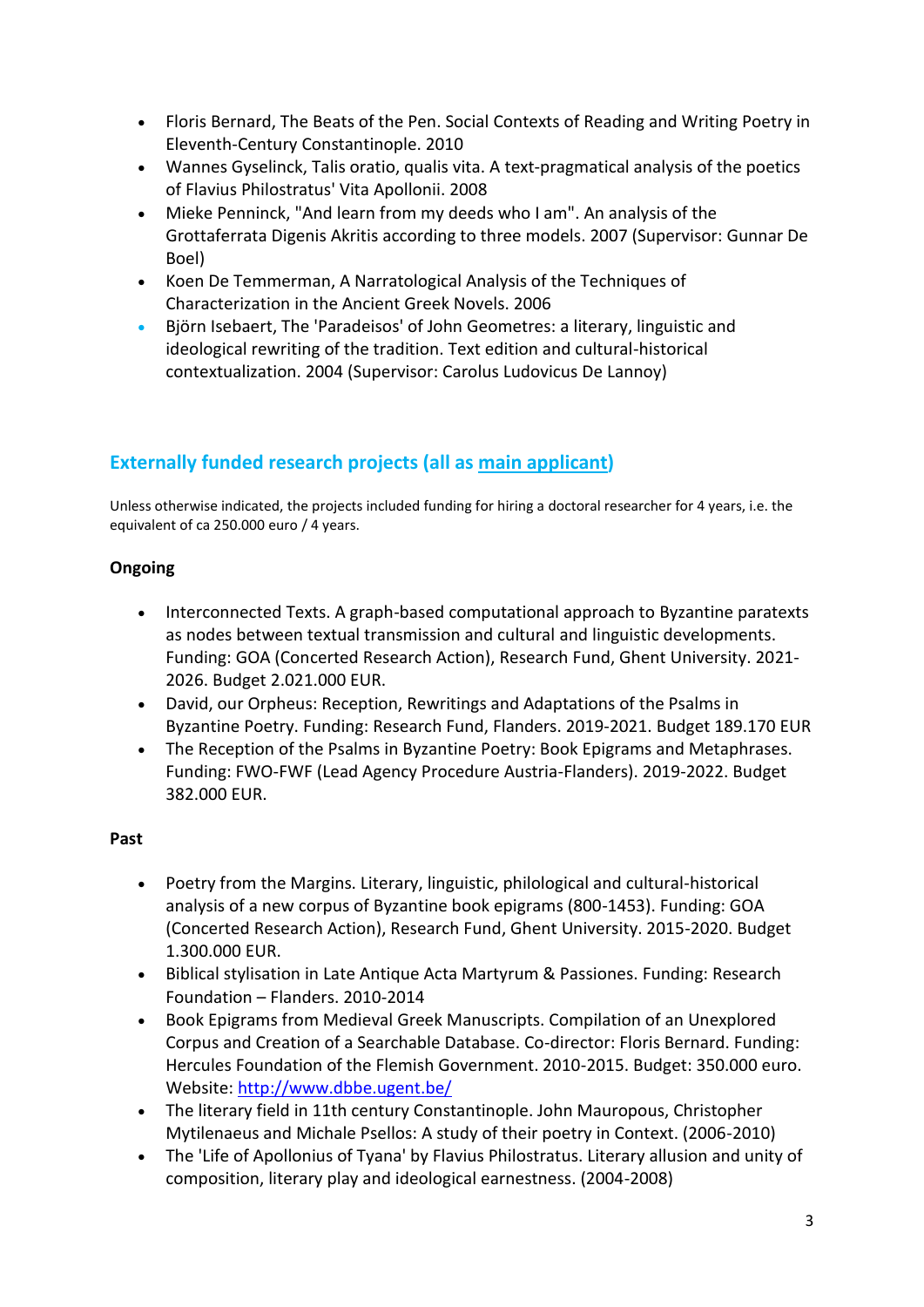- The translation of the Pauline key words 'sarks' ('flesh') and pneuma ('spirit') in recent Western European Bible versions. A study in contrastive lexicography and translation interpretation. (2003-2007)
- Classics and Translation Studies. (1997-2000)

# **Teaching**

# **Courses (in Dutch)**

*Because of administrative duties and/or thanks to the presence of postdoctoral fellows in the research group, I am teaching only a limited number of courses myself between 2014 and 2022 (3 courses/year on average).*

- Ancient Greek Literature I (1st year of Bachelor): anthology of classical poetry and prose from Homer to the imperial period
- Classical Mythology (Bachelor)
- Ancient Greek Literature II (2nd year of Bachelor): drama
- Ancient Greek Literature III (3rd year of Bachelor): epic
- Classics in Translation (Bachelor): Greek literature
- Translation Studies and Classics (3rd year of Bachelor): seminar until 2014
- Ancient Rhetoric (Bachelor) until 2010
- Ancient Greek Literature: research topics (Master): seminar, variable topics
- History of Byzantine Literature (Master)

## **Supervision**

MA dissertations and BA papers in the fields of Ancient Greek and Byzantine literature, cultural history, and literary translation.

# **Academic service**

Peer reviewer for academic publishers (*Brill, CUP, Brepols)* and journals (*Byzantion, Jahrbuch der Österreichischen Byzantinistik, Journal for Early Christian Studies, Kernos, L'Antiquité Classique, Mnemosyne, Rhetorica…*).

Referee for research councils and university appointments: Oxford, Harvard, ERC, UNamur, British Research Council, several universities in Greece…

External examiner for theses at University of Amsterdam, Université de Fribourg, Central European University Budapest, Université de Lille, University of Glasgow.

Secretary of the Ghent Centre for Hellenic Studies (Griekenlandcentrum), 1991-2003.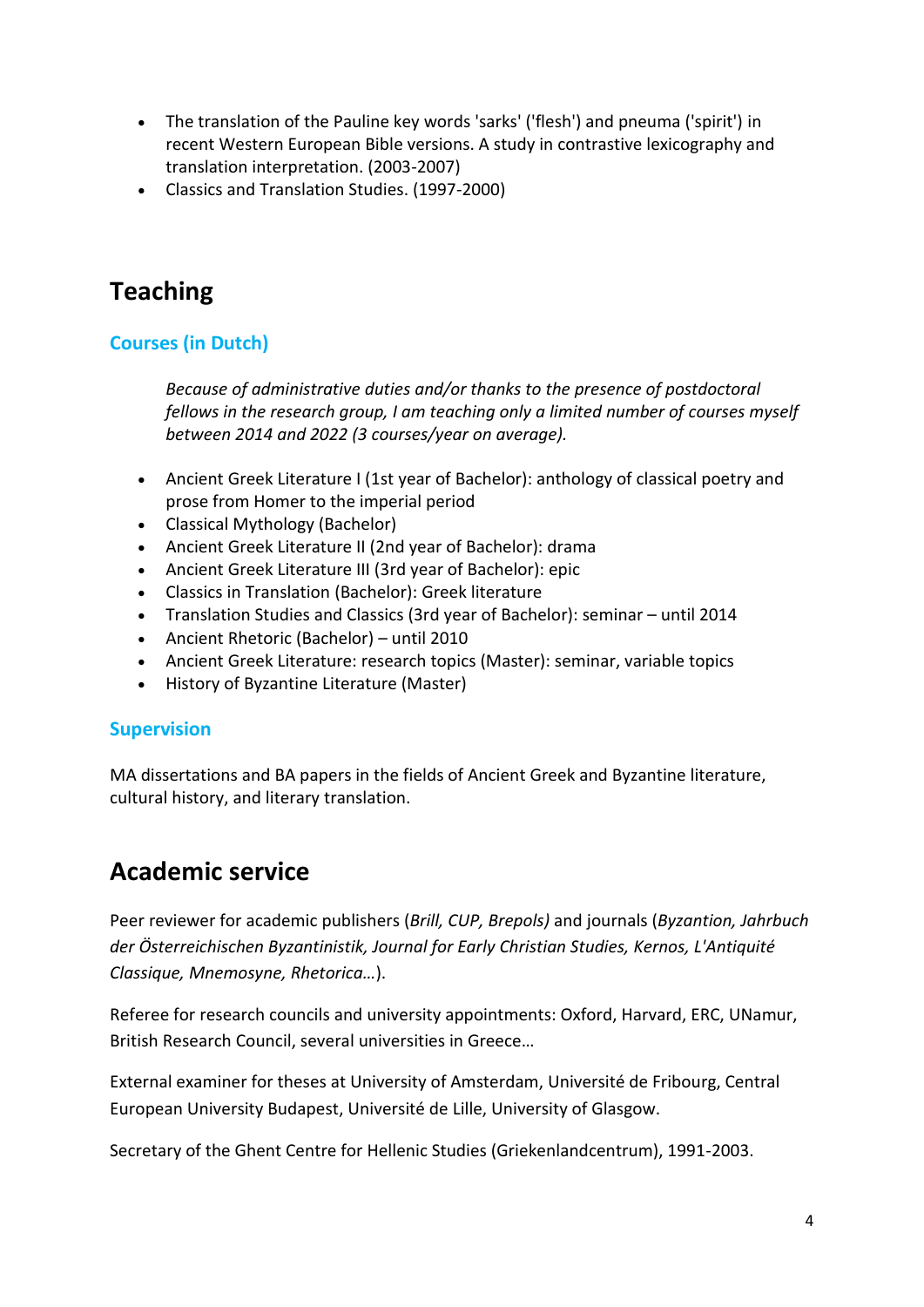Member of the Advisory Board for grants for literary translations, Flemish government (2008-2011).

Member 2005-2009) and chair (2010-2012) of the expert panel Arts and Literature of the FWO (Research Foundation, Flanders).

Chair of the Committee for Internationalization, Faculty of Arts (2011-2015).

Head of the Department of Literary Studies, Ghent University 2014-2018.

Director of Studies, Faculty of Arts and Philosophy, Ghent University, 2018-2022.

# **Selected list of publications**

Full academic bibliography:<https://biblio.ugent.be/person/801000631163>

### **Books (authored and edited)**

- 1. K. Demoen K. De Temmerman (eds), *Telling Ancient Lives. Narrative technique and fictionalization in Greek and Latin biography*. Cambridge, CUP, 2016.
- 2. F. Bernard K. Demoen (eds), *Poetry and its Contexts in Eleventh-Century Byzantium.* Aldershot, Ashgate, 2012.
- 3. N. Bemong, P. Borghart, M. De Dobbeleer, K. Demoen, K. De Temmerman, B. Keunen (eds), *Bakhtin's Theory of the Literary Chronotope. Reflections, Applications, Perspectives*. Gent, Academia Press 2010.
- 4. K. Demoen D. Praet (eds), *Theios Sophistes. Essays on Flavius Philostratus, Life of Apollonius of Tyana* [Mnemosyne, Supplements 305] Leiden, Brill, 2009.
- 5. K. Demoen (ed.), *The Greek City from Antiquity to the Present. Historical Reality, Ideological Construction, Literary Representation*. Leuven, Peeters, 2001.
- 6. K. Demoen, *Ernstig spel. Een keuze uit de poëzie van Gregorios van Nazianze. Inleiding, vertaling en commentaar* [Obolos 12] Groningen, Styx Publications 2000.
- 7. K. De Herdt K. Demoen, *De vertaling in de kijker. Bouwstenen voor vertaalbeschrijving in de klas* [Didactica Classica Gandensia, 40] Gent, Vakgroep Latijn en Grieks 2000.
- 8. K. Demoen (ed.), *De veelwendbare. De Odyssee vanuit multidisciplinair perspectief*. [Didactica Classica Gandensia, 38] Gent, Vakgroep Latijn en Grieks 1998.
- 9. K. Demoen J. Vereecken (eds), *La Spiritualité de l'Univers Byzantin dans le Verbe et l'Image. Hommages offerts à Edmond Voordeckers à l'occasion de son éméritat* [Instrumenta Patristica, XXX] Turnhout, Brepols, 1997.
- 10. K. Demoen, *Pagan and Biblical Exempla in Gregory Nazianzen. A Study in Rhetoric and Hermeneutics* [Corpus Christianorum, Lingua Patrum 2.] Turnhout, Brepols, 1996.

### **Articles in peer-reviewed journals**

- 1. R. Meesters, R. Praet, F. Bernard, K. Demoen, Makarios' cycle of epigrams on the Psalms. Bodleian Baroccianus 194. Byzantinische Zeitschrift 109.2 (2016), 837-860.
- 2. K. Demoen D. Praet, "Philostratus, Plutarch, Gorgias and the End of Plato's *Phaedrus*." *Classical Quarterly* 62.1 (2012) 436-439.
- 3. "Zoals een leeuw bestookt met scherpe spiesen. Een nieuwe *Ilias* en de kritiek." *Filter. Tijdschrift over vertalen* 18.1 (2011) 36-40.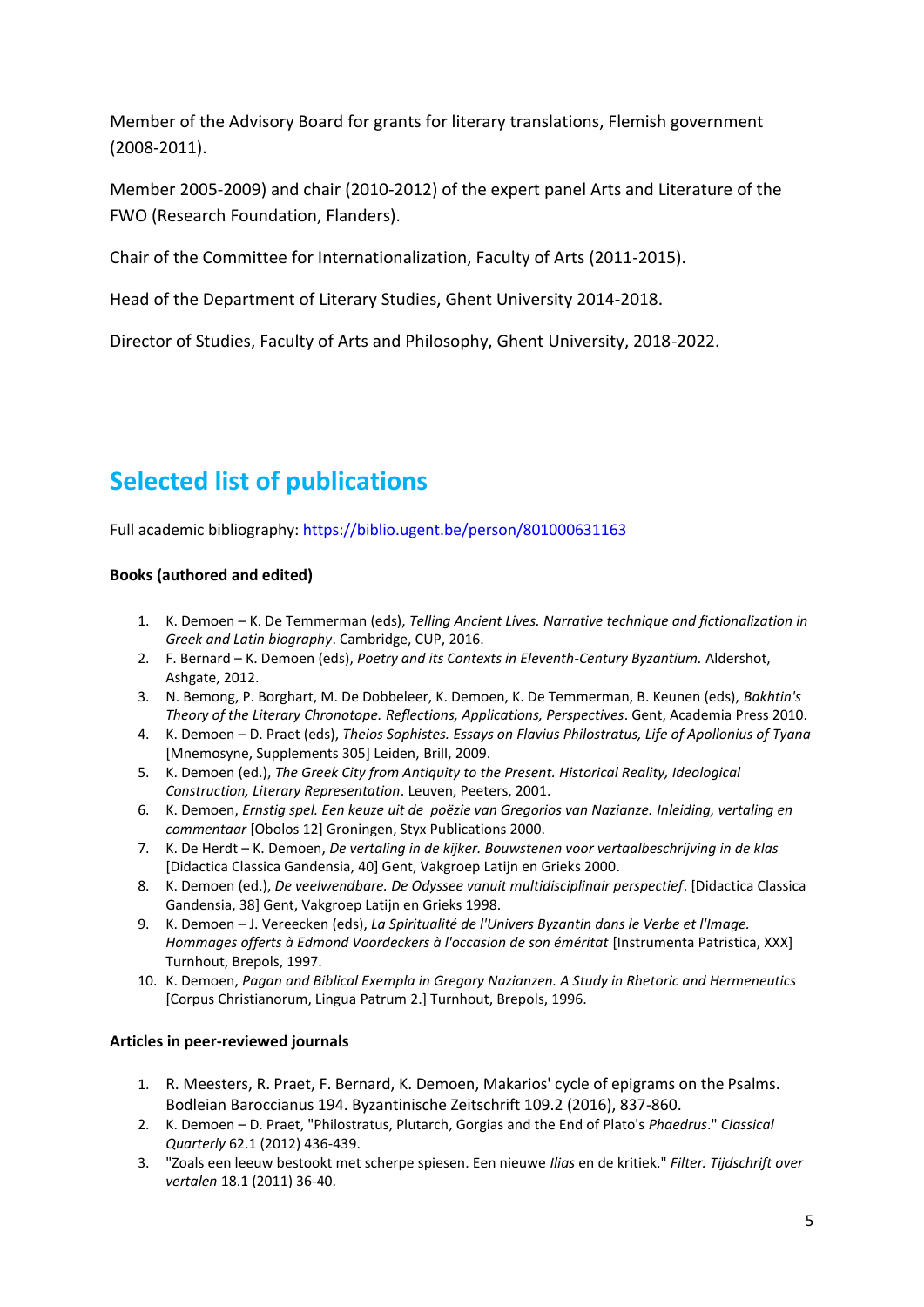- 4. D. Praet K. Demoen W. Gyselinck, "Domitian and Pentheus, Apollonius and Dionysus. Echoes of Homer and of Euripides' *Bacchae* in Philostratus' *Vita Apollonii*". *Latomus* 70.4 (2011) 1058-1067.
- 5. K. Bentein F. Bernard K. Demoen M. De Groote, "New Testament Book Epigrams. Some New Evidence from the Eleventh Century." *Byzantinische Zeitschrift* 103.1 (2010) 13-23.
- 6. K. Bentein F. Bernard M. De Groote K. Demoen, "Book Epigrams in Honor of the Church Fathers. Some *Inedita* from the Eleventh Century." *Greek, Roman, and Byzantine Studies* 49 (2009), 281-294.
- 7. K. Demoen G. Miles, "In Praise of the Fable. The Philostratean Aesop.", *Hermes. Zeitschrift für klassische Philologie* 137.1 (2009) 28-44.
- 8. "Incomprehensibiblity, ineffability and untranslatability. The poverty of language and the abundance of heresy in 4th Century Patristic Thought." *Journal of Eastern Christian Studies* 60 (2008) 105-125.
- 9. "*Paradeigmatos charin*. Redeneren met voorbeelden in en volgens Aristoteles' *Rhetorica*." *Lampas. Tijdschrift voor classici* 41 (2008) 31-46.
- 10. S. Creve, K. Demoen & M. Janse, "The Pauline key words πνεῦμα and σάρξ and their translation." *Filología Neotestamentaria* 20 (2007) 29-46.
- 11. "Odysseus in the Low Countries: Dutch Translational Strategies and their Western European Context, from the Renaissance to the Present." *Classical and Modern Literature* 27.1 (2007) 69-92.
- 12. "Archaïsche ernst en homerische kolder." *Filter. Tijdschrift voor vertalen en vertaalwetenschap* 10 (2003) 11-16.
- 13. "De klassieken vertaald. Voorwoord." / "Hiëronymus van Stridon. Recht op antwoord." *Filter. Tijdschrift voor vertalen en vertaalwetenschap* 8 (2001) 2-6 / 52-53.
- 14. "The Theologian on Icons? Byzantine and Modern Claims and Distortions." *Byzantinische Zeitschrift* 91 (1998) 1-19.
- 15. "Culture et rhétorique dans la controverse iconoclaste." *Byzantion. Revue internationale des Études Byzantines* 68 (1998) 311-346.
- 16. "Van Aafjes tot Zuydewijn. Een odyssee langs vertaalopties." *Kleio* 27 (1998) 54-72.
- 17. "A Paradigm for the Analysis of Paradigms. The Rhetorical Exemplum in Imperial Greek Theory and Practice." *Rhetorica. Journal of the History of Rhetoric* 15 (1997) 125-158.
- 18. "Some remarks on the life and poems of Gregory Nazianzen." *Orientalia Christiana Periodica* 63 (1997) 171-179.
- 19. "Gifts of friendship that will remain for ever. *Personae*, addressed characters and intended audience of Gregory Nazianzen's epistolary poems." *Jahrbuch der Österreichischen Byzantinistik* 47 (1997) 1-11.
- 20. C. Crimi K. Demoen, "Sulla cronologia del 'Commentario' di Cosma di Gerusalemme ai Carmi di Gregorio Nazianzeno." *Byzantion. Revue internationale des Études Byzantines* 67 (1997) 360-374.
- 21. "The Paradigmatic Prayer in Gregory Nazianzen." *Studia Patristica* 32 (1997) 96-101.
- 22. "Exemples d'antonomasie dans l'oraison funèbre de S. Basile de Césarée (BHG 245). Un nom peut en cacher un autre." *Analecta Bollandiana* 112 (1994) 304-308.
- 23. "Homoseksualiteit en kunst: de triomf van het overbodige en zinloze. Kostas Tachtsís' *Vreselijke Rechterstoel*." *Tetradio* 2 (1993) 167-182.
- 24. "Saint Pierre se régalant de lupins. A propos de quelques traces d'apocryphes concernant Pierre dans l'oeuvre de Grégoire de Nazianze." *Sacris Erudiri* 32 (1991) 96-106.
- 25. "The Date of the Cyzicene Epigrams. An Analysis of the Vocabulary and Metrical Technique of *AP* III." *Antiquité Classique* 57 (1988) 231-248.
- 26. "Κρανταγενής: un mot à insérer dans les dictionnaires?" *Antiquité Classique* 56 (1987) 260-261.
- 27. K. Demoen H. Van Looy, "Le temple en l'honneur de la reine Apollonis à Cyzique et l'énigme des stylopinakia". *Epigraphica Anatolica* 8 (1986) 133-144.

#### **Chapters in books and volumes of essays (selection)**

- 1. F. Bernard K. Demoen, "Verse." In: S. Papaioannou, *Handbook of Byzantine Literature*, Oxford: Oxford University Press (forthcoming).
- 2. "An Aristophanean epigram on the Psalter." In: Charles Barber and Foteini Spingou (eds), *Texts on Byzantine Art and Aesthetics. From the Komnenoi to the rise of Hesychasm (1081 – ca. 1330)*. Cambridge, Cambridge University Press (in press)
- 3. "Manuel Philes and (an) anonymous poet(s). Epigrams on the Evangelists in an illuminated Gospel manuscript." In: Charles Barber and Foteini Spingou (eds), *Texts on Byzantine Art and*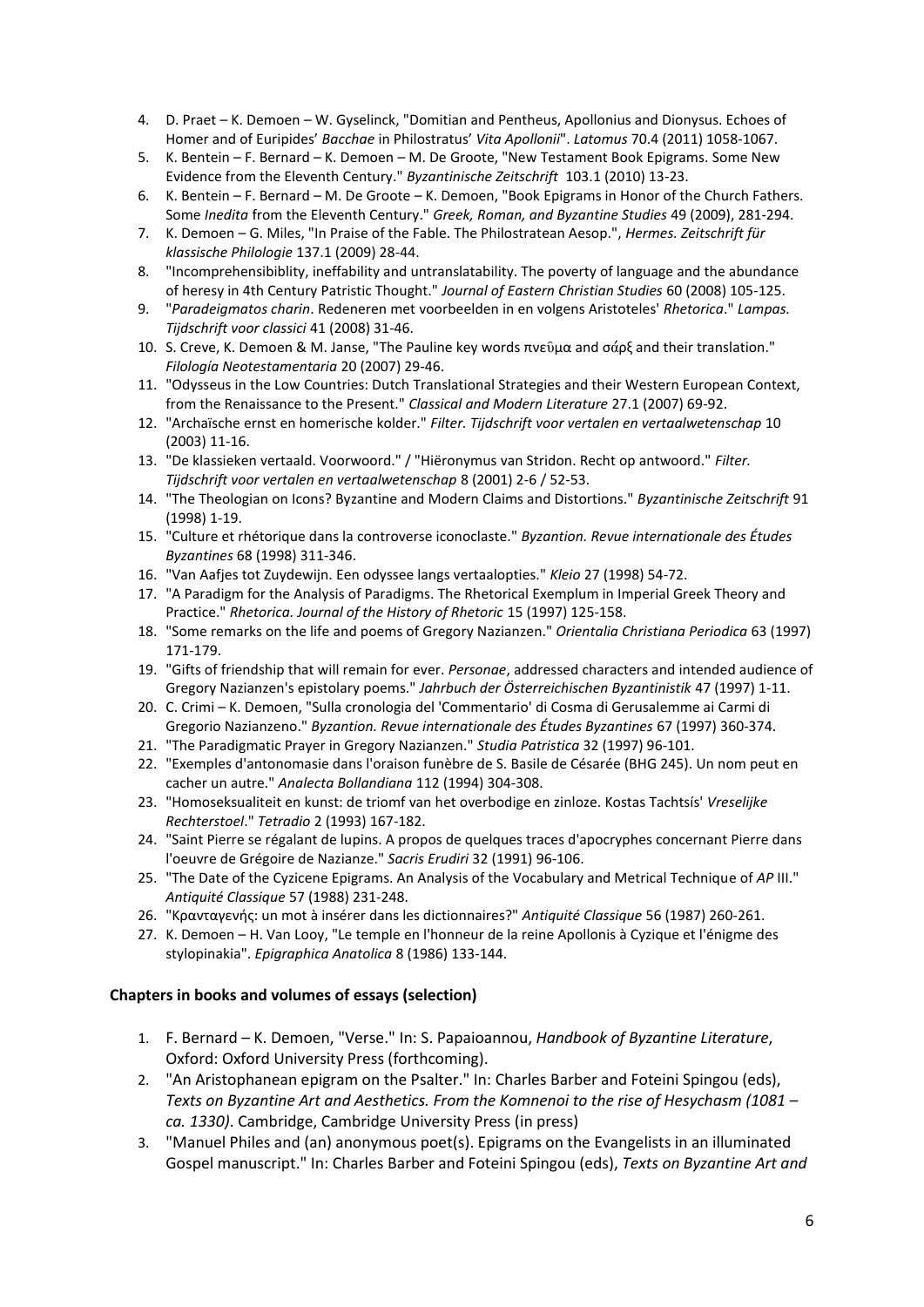Aesthetics. From the Komnenoi to the rise of Hesychasm (1081 – ca. 1330). Cambridge, Cambridge University Press (in press)

- 4. "Metaphrasis and versification : the *Paradeisos* as a reworking of Apophthegmata Patrum." In Stavroula Constantinou and Christian Høgel (eds), *Metaphrasis : a Byzantine concept of rewriting and its hagiographical products*. Leiden, Brill, 2020, 202–223.
- 5. K. Demoen Berenice Verhelst, "The tradition of epic poetry in Byzantine literature." In: Christiane Reitz and Simone Finkmann (eds), *Structures of epic poetry, volume 3 : Continuity*. Berlin, De Gruyter, 2019, 175–210.
- 6. Floris Bernard K. Demoen, "Byzantine Book Epigrams". In: Wolfram Hörandner, Andreas Rhoby and Nikolaos Zagklas (eds.), *A Companion to Byzantine Poetry*. Leiden, Brill, 2019, 404- 429.
- 7. "Monasticism and Iconolatry: Theodore Stoudites." In: Wolfram Hörandner, Andreas Rhoby and Nikolaos Zagklas (eds.), *A Companion to Byzantine Poetry*. Leiden, Brill, 2019, 166-190.
- 8. "Epigrams on Authors and Books as Text and Paratext." In: Chris Carey Maria Kanellou Ivana Petrovic (eds), *Greek Literary Epigram from the Hellenistic to the early Byzantine Era*. Oxford, Oxford University Press, 2019, 66-82.
- 9. "Philostratus." In: K. De Temmerman & E. van Emde Boas (eds.), *Characterization in Ancient Greek narrative* (Studies in Ancient Greek Narrative, 4). Leiden: Brill, 2018, 503-520.
- 10. K. Demoen Véronique Somers, Grégoire de Nazianze, le Fils du tonnerre: encore quelques *adscripta* métriques dans les manuscrits grégoriens. In: V. Somers – P. Yannopoulos (eds.), "Philokappadox. Volume in memoriam Justin Mossay". Leuven: Peeters (*Orientalia Lovaniensia Analecta*), 2016, 199-221
- 11. "A Homeric garden in 10th-century Constantinople. John Geometres' rhetorical ekphraseis of his estate." In: Helena Bodin and Ragnar Hedlund (eds), *Byzantine Gardens and Beyond*. [Studia Byzantina Upsaliensia 13], Uppsala 2013, 114-127.
- 12. "Hiéroclès et Eusèbe de Césarée lecteurs d'Apollonius de Tyane, ou l'échec d'un pacte fictionnel." In: Anne Videau – Ruth Webb – Christophe Bréchet (eds.), *Théories et pratiques de la fiction à l'époque impériale*. Paris, Picard 2013, 277-290.
- 13. "La poésie de la συλλογή. Les paratextes métriques des manuscrits byzantins et le (vocabulaire du) recueil." In: Christian Gastgeber, Charis Messis, Dan Muresan & Filippo Ronconi (eds.), *Pour l'amour de Byzance : hommage à Paolo Odorico*. Peter Lang [Eastern and Central European Studies, 3] 89-98.
- 14. Klaas Bentein Kristoffel Demoen, "The Reader in Eleventh-century Book Epigrams". In F. Bernard K. Demoen (ed.), *Poetry and its Contexts in Eleventh-century Byzantium*, Farnham, Ashgate 2012, 69-88.
- 15. "Rivalry and Envy, Rehabilitation and Self-Promotion. *Philotimia* in Flavius Philostratus." In: G. Roskam – M. De Pourcq – L. Van der Stockt (eds.), *The Lash of Ambition. Plutarch, Imperial Greek Literature and the Dynamics of Philotimia*. [Collection d'Etudes Classiques 25]. Leuven, Peeters 2012, 207-228.
- 16. K. De Temmerman K. Demoen, "Less than ideal paradigms in the ancient Greek novel". In K. Doulamis (ed.), Echoing narratives : studies of intertextuality in Greek and Roman prose fiction. [Ancient Narrative Supplementum 13]. Groningen: Barkhuis Publishing 2011, 1-20.
- 17. "Flee from Love who shoots with the bow! The *Anthologia Palatina* and the classical epigrammatic tradition in Byzantium (10th-11th c.)". In J. Nelis (ed.) Receptions of Antiquity. Gent, Academia Press 2011, 57-67.
- 18. K. Demoen E. van Opstall, One For The Road. John Geometres, Reader and Imitator of Gregory Nazianzen's poems. In: A. Schmidt (ed.), Studia Nazianzenica II, Turnhout, Brepols 2010 [Corpus Christianorum, Series Graeca 73], 223-248.
- 19. "Phrasis poikilê. Imitatio and variatio in the poetry book of Christophoros Mitylenaios." In: A. Rhoby E. Fischer, *Imitatio - Aemulatio – Variatio. Akten des internationalen wissenschaftlichen Symposions zur byzantinischen Sprache und Literatur*. Wien, Verlag der Österreichischen Akademie der Wissenschaften 2010, 103-118.
- 20. "Iconen en orthodoxie. De beeldenstrijd in Byzantium." In: Praet, Danny & Grillaert, Nel (eds.), *Christendom in de Middeleeuwen: de Westerse en Byzantijns-Slavische Tradities*. Gent: Academia Press 2010, 143-167.
- 21. "Poétique et rhétorique dans la poésie de Grégoire de Nazianze." In : P. Odorico P.A. Agapitos M. Hinterberger, *"Doux remède..." Poésie et poétique à Byzance.* Paris, Ecole des Hautes Études en Sciences Sociales 2009 [Dossiers byzantins, 9] 47-66.